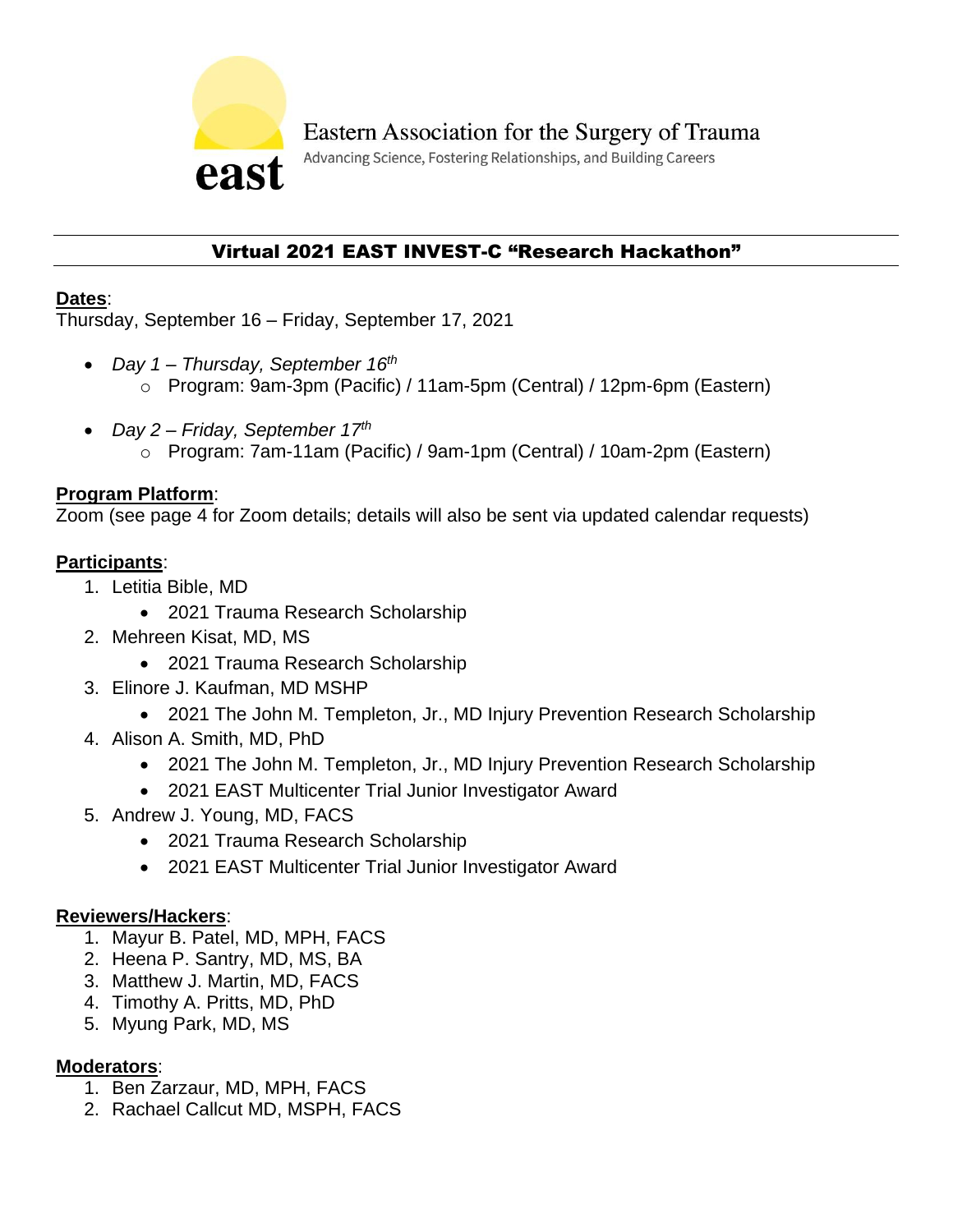### Virtual 2021 EAST INVEST-C "Research Hackathon"

Program Overview

*(Considering HQ Office is in Chicago, Illinois, all times listed below are in Central Standard Time)*

# **Day 1 – Thursday, September 16th**

9am-3pm (Pacific) / 11am-5pm (Central) / 12pm-6pm (Eastern)

11:00 – 12:00 Welcome and orientation to Research Hackathon

12:00 – 12:30 **"Mentorship Here and Back Home" - Ben Zarzaur & Mayur Patel**

- 13:00 15:30 Brain Storming Session (All involved)
	- All participants/Reviewer
	- Voting Ideas to Develop
	- Home Institution Resources
- 15:45 16:00 Identify Mentor Teams (If possible, (2) Faculty and (1) Participant)
- 16:00 16:45 Breakout session
	- Mentor Teams: review each proposal come up with a tentative plan
- 16:45 17:00 Daily Wrap up and Expectations for tomorrow

#### **Day 1: Goals**

- Develop a Working Hypothesis for the project
- Identify Specific Aims for study
- Identify best method of conducting the study
- Clarify institutional resources/relationships/commitments
- Develop outline for Day 2 PowerPoint presentation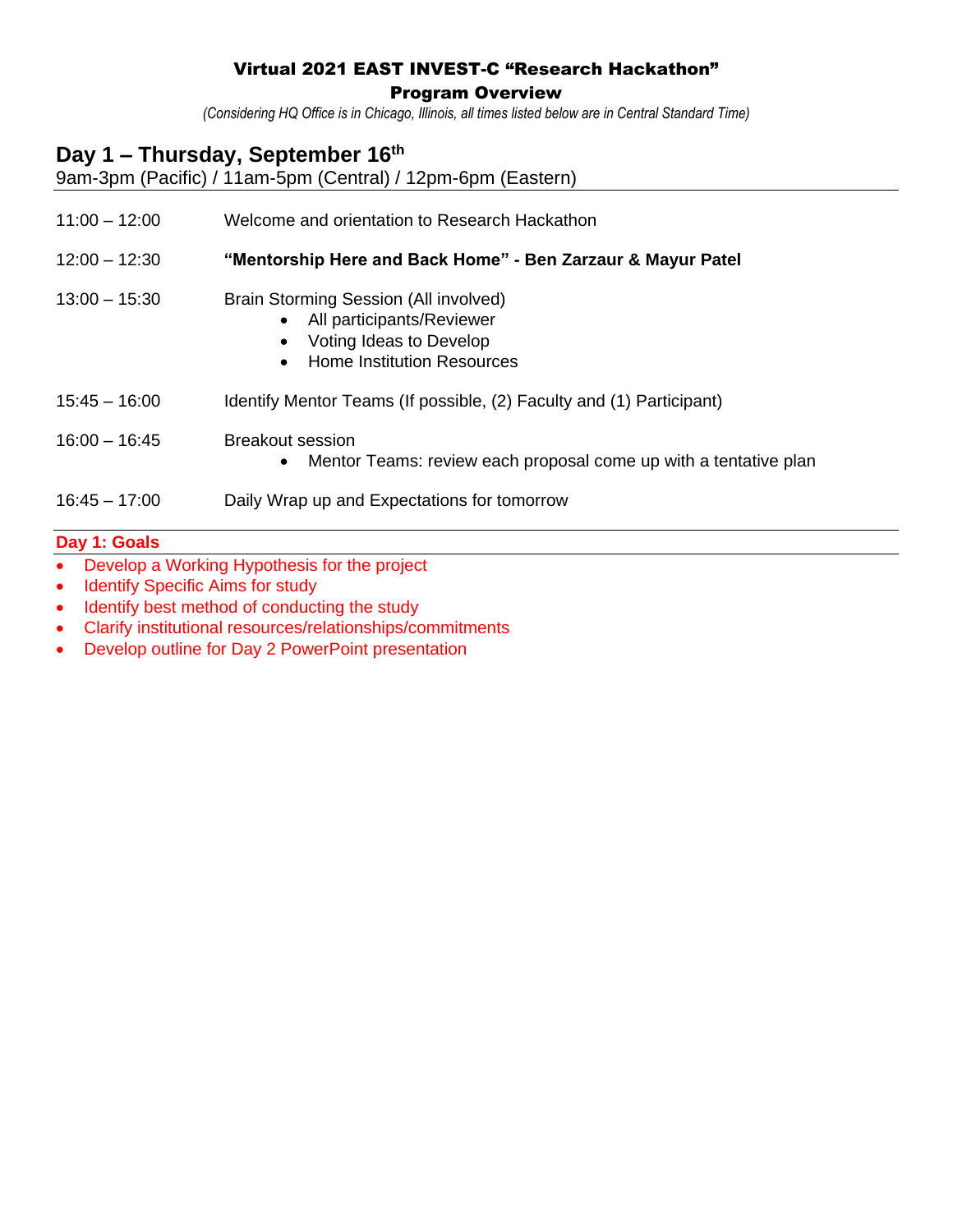## **Day 2 – Friday, September 17th**

7am-11am (Pacific) / 9am-1pm (Central) / 10am-2pm (Eastern)

09:00 – 09:10 Welcome and Plan for the Day

09:10 – 10:00 **"Funding Roundtable: NIH and Beyond" - Rachael Callcut**

10:00 – 11:45 Specific Proposal Development (20 minutes/project; 10 present 10 discuss) *(Goal: Refine Ideas, Prelim Budget, Pitfalls of specific projects)*

- Project 1
- Project 2
- Project 3
- Project 4
- Project 5
- 11:45 12:00 Break/Lunch *(if needed)*
- 12:00 12:45 Breakout session
	- Reviewers: Ideas, Feedback on Process, Overall (Rachael)
	- Participants: Prepare for second pitch (Ben)
- 12:45 13:00 Conclusion/Wrap-up/Follow-up Communication Plan
	- **Final Pitch to all Reviewers with Plan Going Forward - 10 minutes**